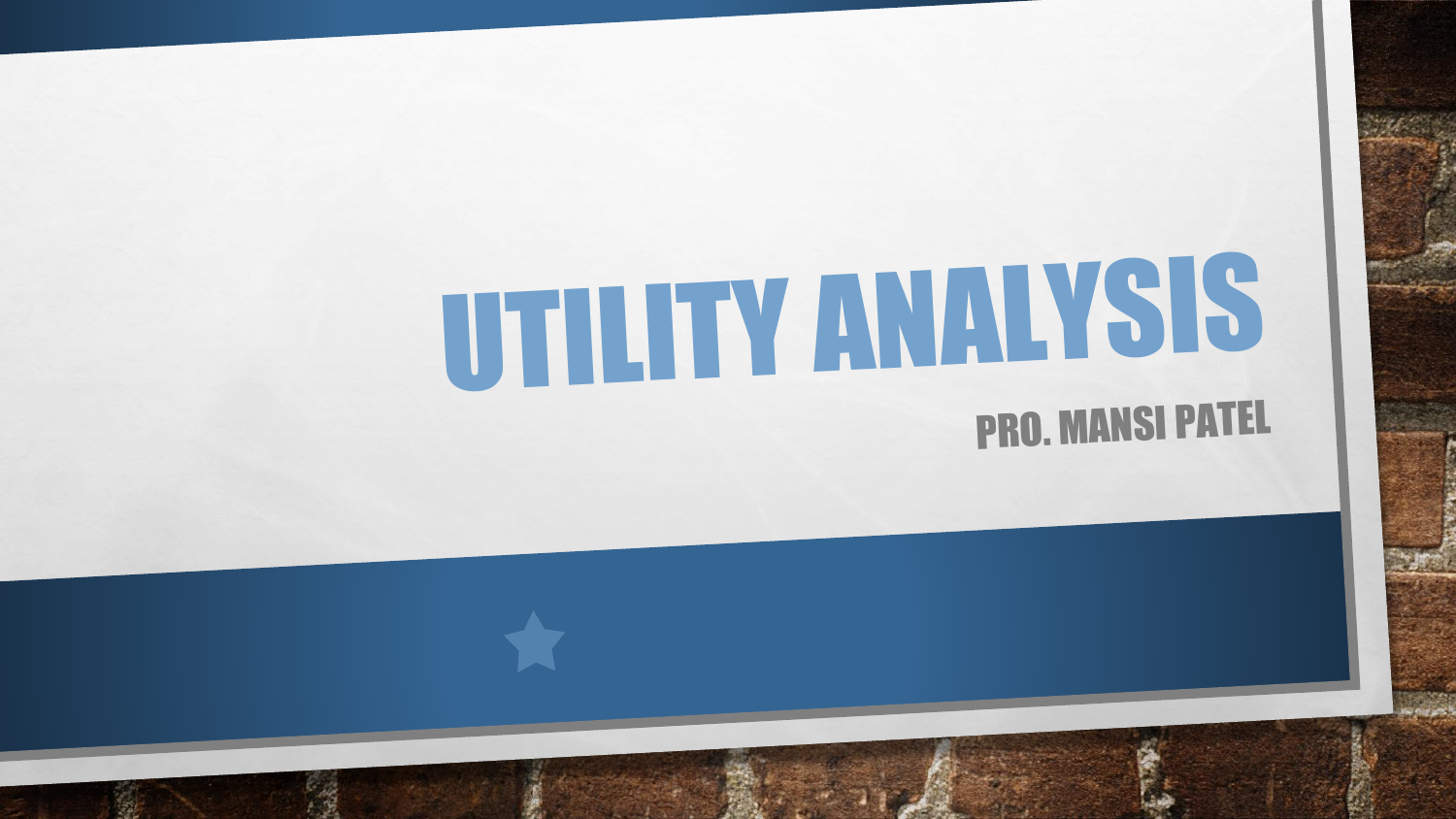### INTRODUCTION

The term 'utility' refers to the quality of a commodity by virtue of which it satisfy our wants. In other words, want satisfying power of a good is called utility. It measures in terms of '**utils**' or **units of utility**. It is the pleasure or satisfaction (value of money) derived by a person from the consumption of a good or service or from being in a particular place and for the maximisation of which all economic action are motivated. It cannot be measured in objective terms. Utility has two main form: (i) Marginal Utility, (ii) Total utility.

Pro. Alfread Marshal in his book 'Principles of Economics' 1890 has given the detailed concept of utility.

In general we can describe that "Utility means total satisfaction received from consuming a good or services". Utility is measurable in term of money.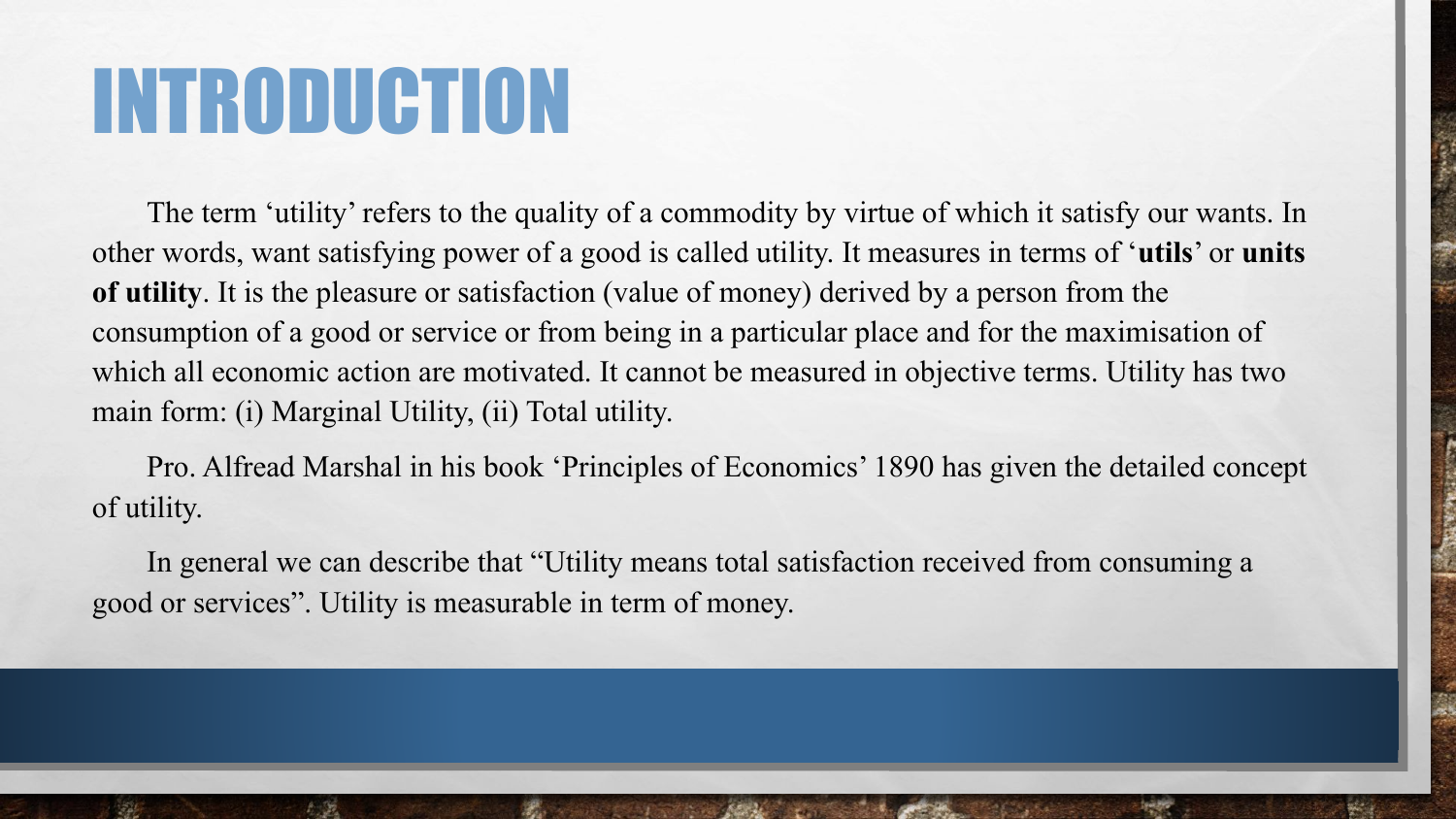### MARGINAL UTILITY

•

 $H$ 

Marginal utility refers to the change in total utility, which results from a unit increase in a consumption. With the increase in the units of consumption Total utility increases but it's not necessary that marginal utility also increases. It differs from the concept of total utility. It may be Positive, Negative or Zero

#### $MU = TUn - TUn-1$

|      | $\text{MU} = \frac{\Delta \text{ in Total Utility}}{\Delta \text{ inUnit of commodity}}$<br><b>or</b> |  |  |
|------|-------------------------------------------------------------------------------------------------------|--|--|
|      |                                                                                                       |  |  |
| ere, | $MU = Marginal Utility$                                                                               |  |  |
|      | $TU_n = Total Utility of n$ units of commodity                                                        |  |  |
|      | $TU_{n-1}$ = Total Utility of <i>n</i> - <i>i</i> units of commodity                                  |  |  |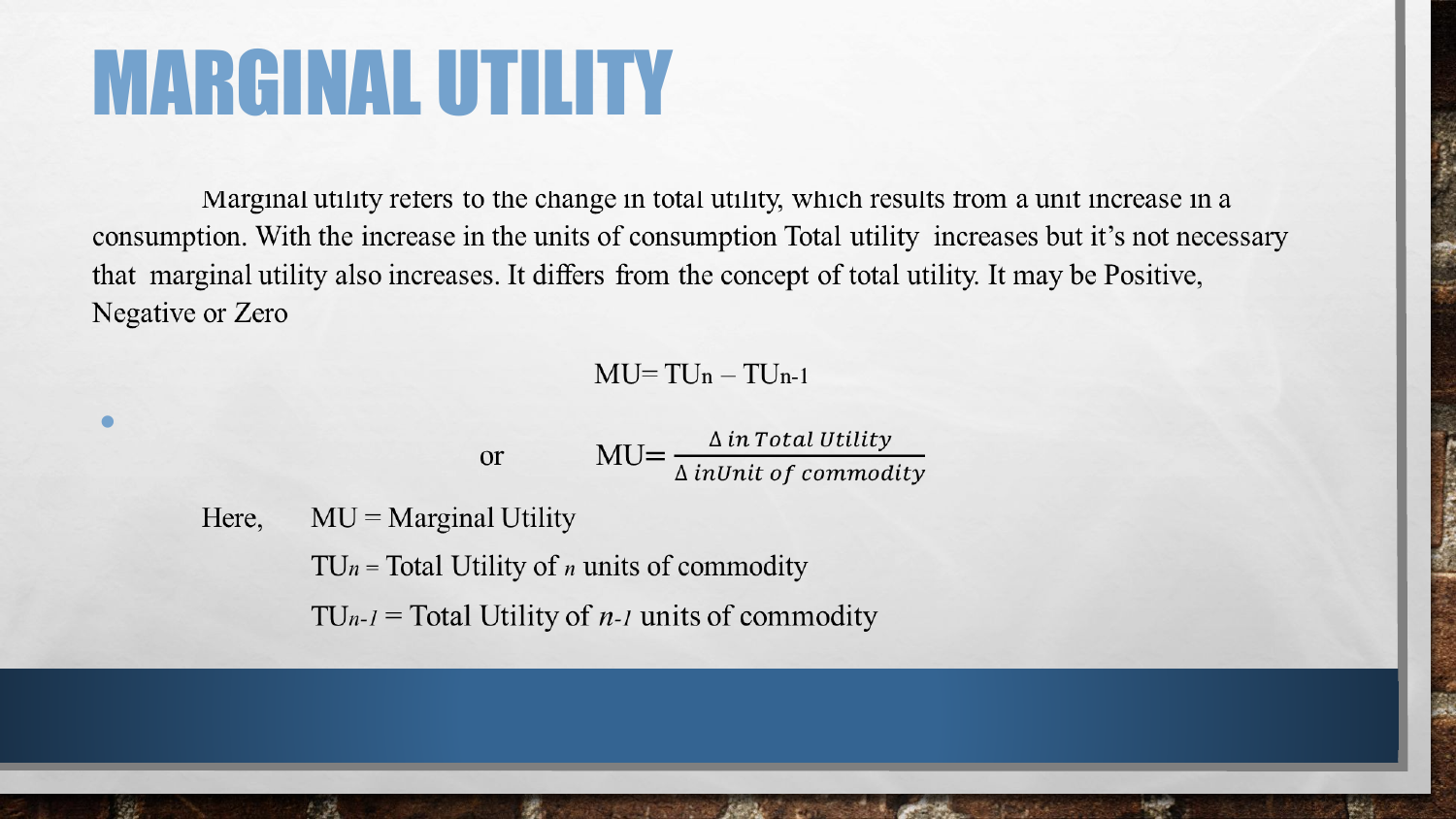Example:

Suppose a person get utility from the one unit of consumption is 10 utils and utility from the use of second unit of consumption is 15 utils. So, here Marginal utility for first unit is 10 units/utils and for second unit Marginal Utility is 5 units/utils.

here,

 $\mathbb{Z}$ 

 $MU= TUn-TUn-1$ 

 $= 15 - 10$  $=05$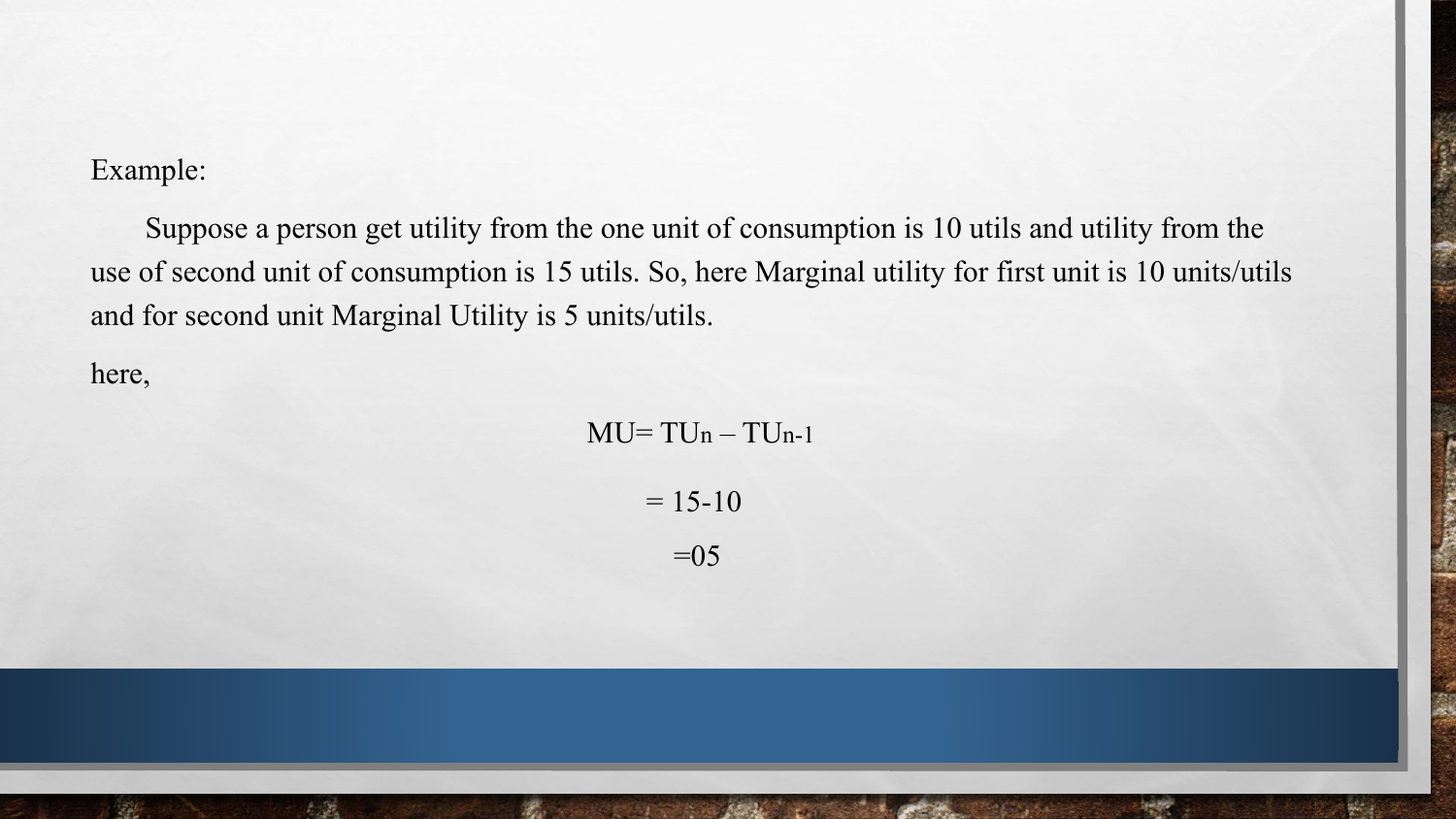## TOTAL UTILITY

It refers to the sum of marginal utilities obtained from the consumption of different units of commodity. Customers spent their income in a systematic way so that they can get maximum satisfaction. Thus, customers use various goods and services to meet their needs with the use of this commodities they get satisfaction and total of this satisfaction is known as Total Utility.

Customers spend every part of their income in such a way that they can get maximum satisfaction/utility. In a same way total of utility derived from the use of more than one unit of same commodity is also known as Total Utility i.e. Total of utility derived from the consumption of first unit Chocolate and utility from second unit of chocolate is known as Total Utility. Consumer always want to maximise their Total Utility.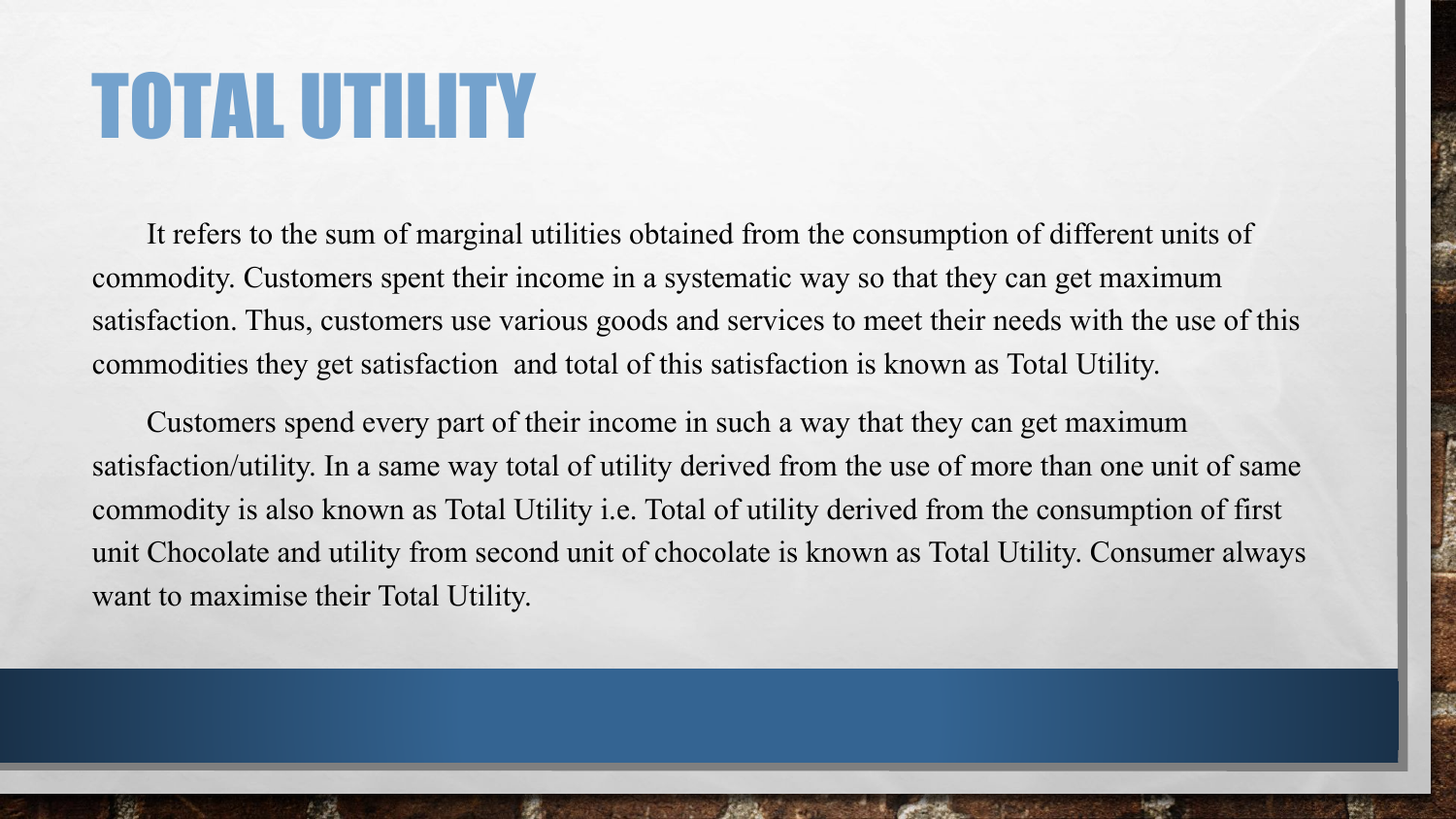### RELATIONSHIP BETWEEN TOTAL UTILITY & MARGINAL UTILITY

Relationship between Marginal Utility and Total Utility can be explained with the help of following diagram:

| <b>Units of Commodity</b> | <b>Total Utility (TU)</b> | <b>Marginal Utility (MU)</b> |
|---------------------------|---------------------------|------------------------------|
|                           | 25                        | 25                           |
| $\overline{2}$            | 47                        | 22                           |
| 3                         | 66                        | 19                           |
| $\overline{4}$            | 76                        | 10                           |
| 5                         | 80                        | 04                           |
| 6                         | 80                        | 00                           |
| 7                         | 75                        | $-05$                        |
| 8                         | 68                        | $-07$                        |

 $\mathcal{L}_{\alpha}$ 

 $\frac{1}{2}$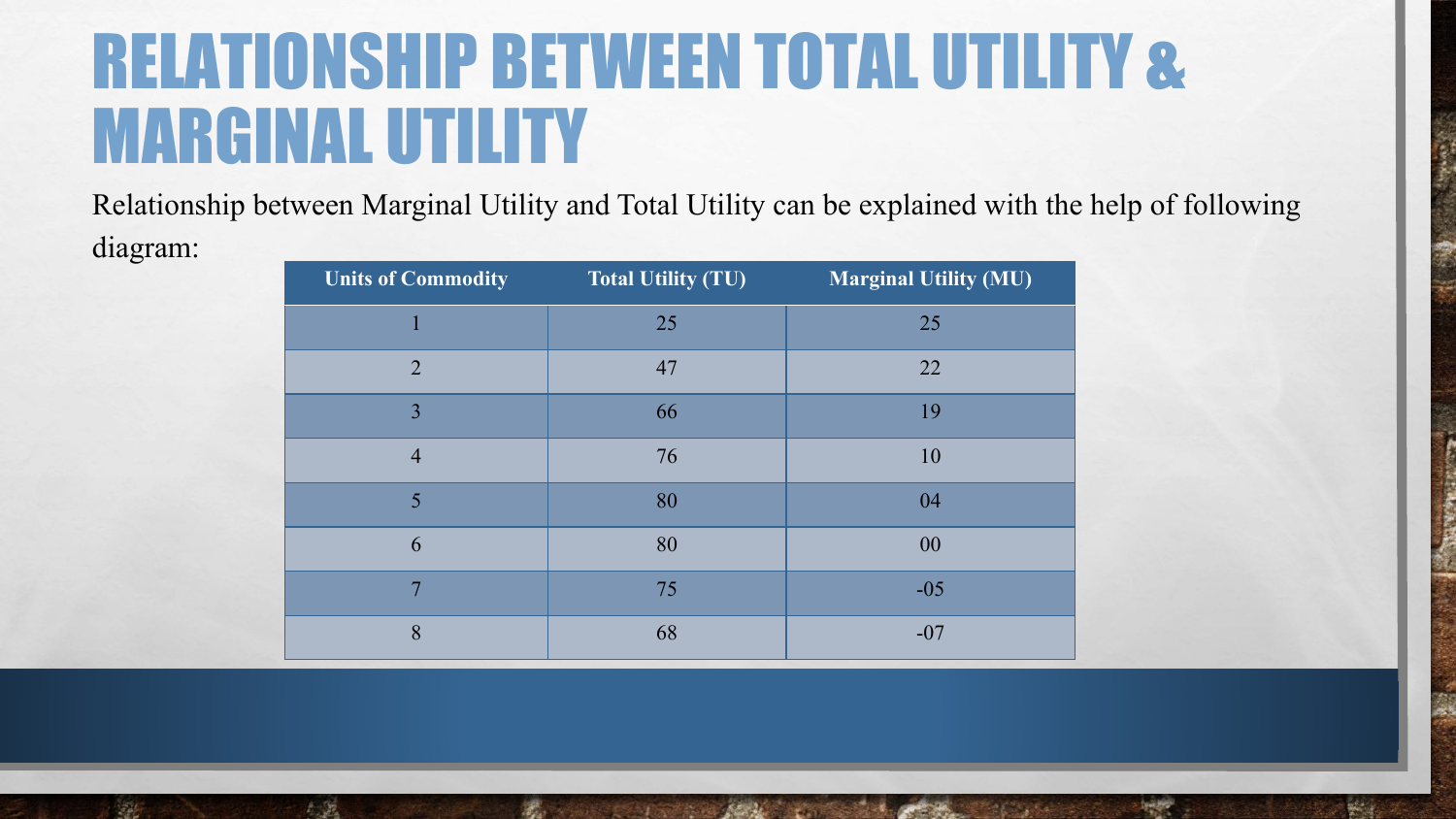$\div$  Total utility  $\cdot$  Maryinal Utility



commodity

A PARTIES AND CONTROL

 $L_{\rm{B}}$ 

egy a

**RESERVED** 

**STERN**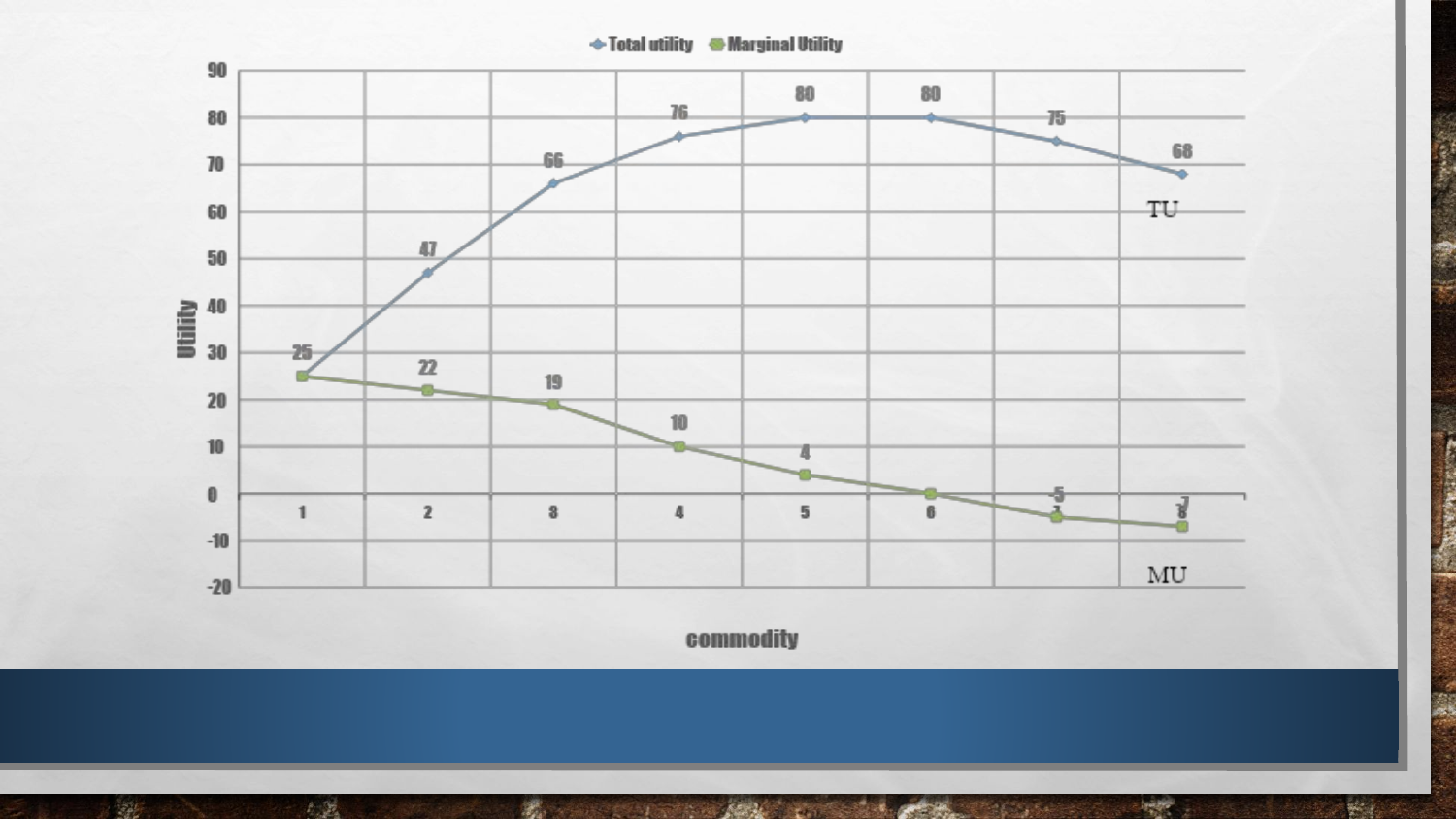From the above diagram it can be obtained that:

- •When MU is Positive, TU Increases
- •When MU is Zero, TU is Maximum

**MU (+) – TU ↑ MU (0) –TU Max. MU (-) – TU ↓** 

• When MU is Negative, TU begins to fall

Marginal Utility can be positive, Negative or Zero. But Total Utility is always Positive. At the beginning TU increases then after reaching its maximum point it starts to decline.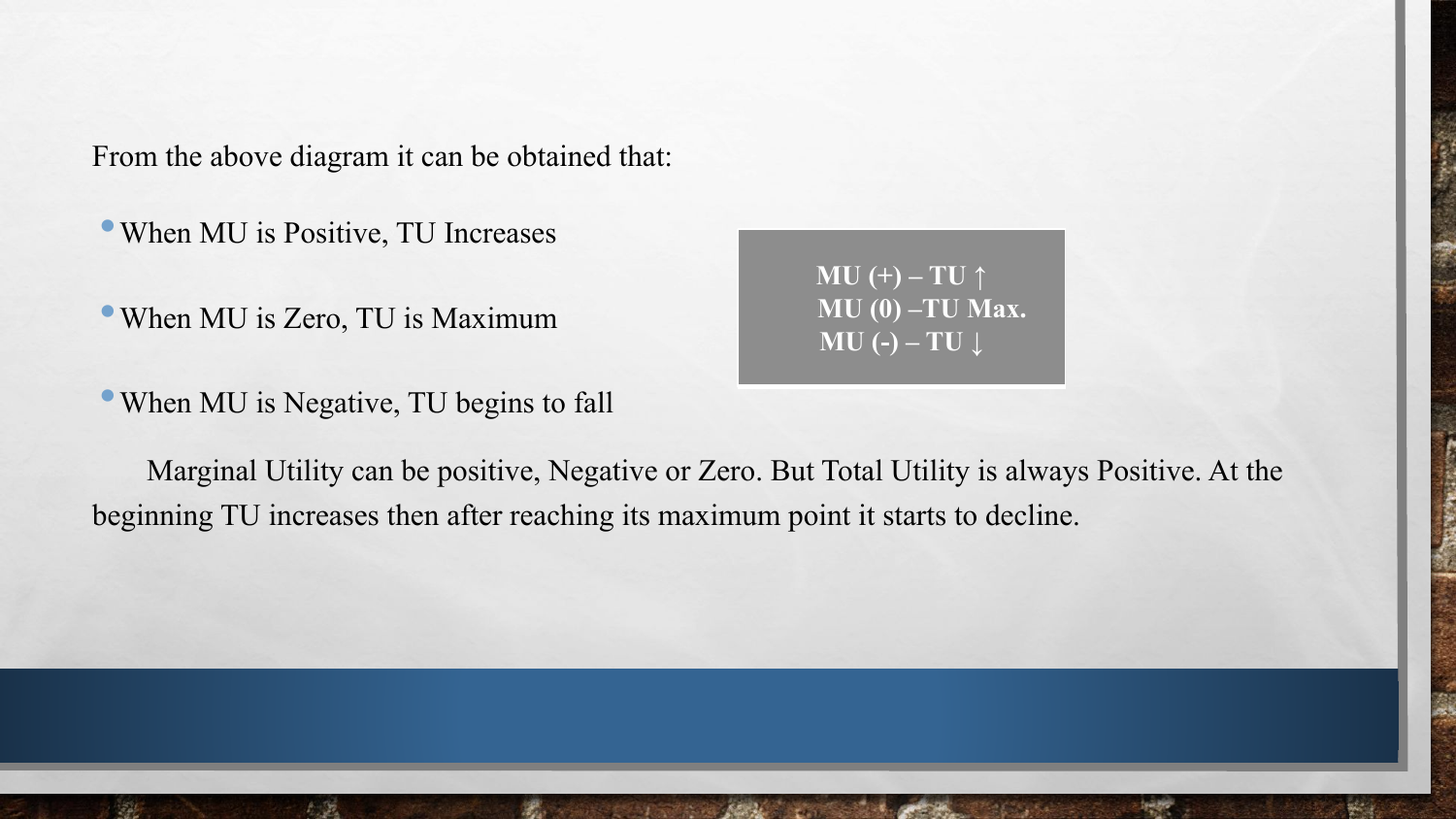This law states that marginal utility tends to decline as more and more units of commodity are consumed by a consumer, the intensity of desire for a commodity tends to decrease. This is called law of diminishing marginal utility.

It is also called 'Fundamental Law of Satisfaction' or 'Fundamental Psychological Law'. Basic Assumptions of this law are;

•Only standard units of the commodity are consumed. Like a cup of tea not its spoon.

•Consumption of the commodity should be continuous.

•Commodity should be of same nature

•Law of diminishing return can be best explain with the following Table;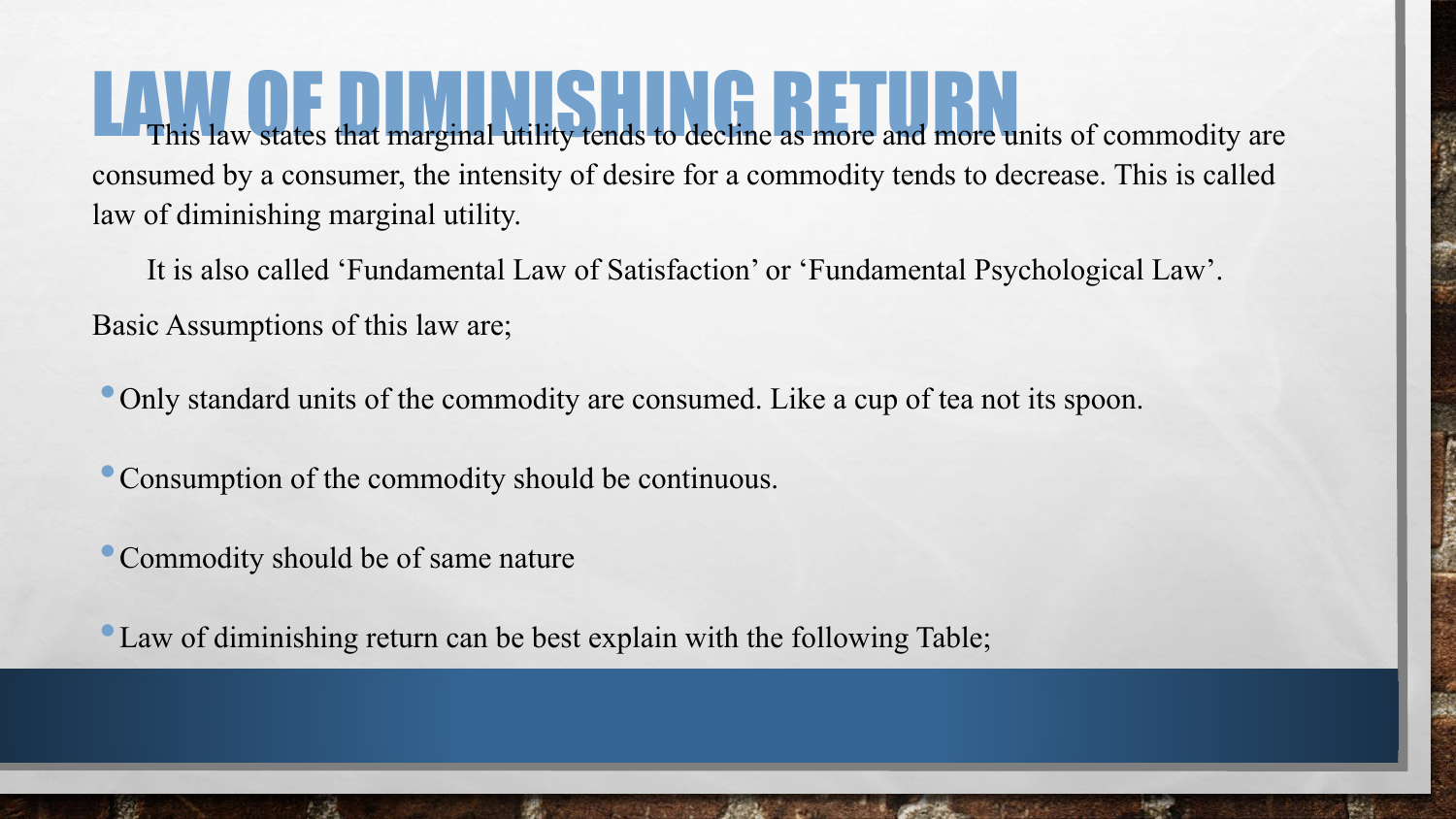Law of diminishing return can be best explain with the following Example;

| <b>Units of Commodity</b><br>(Chocolate) | <b>Marginal Utility (MU)</b> |
|------------------------------------------|------------------------------|
|                                          | 25                           |
| 2                                        | 22                           |
| 3                                        | 19                           |
| $\overline{4}$                           | 10                           |
| 5                                        | 04                           |
| 6                                        | 00                           |
| $\overline{7}$                           | $-05$                        |
| 8                                        | $-07$                        |

Here in this table Marginal Utility (MU) tends to diminish as consumption increases. It is important to note that as more and more units of Chocolate are consumed by the consumer, marginal Utility (MU) tends to diminish. When consumer consumes  $6<sup>th</sup>$  units of Chocolate MU will become Zero (0) and after that at the consumption of  $7<sup>th</sup>$  unit of Chocolate, MU become Negative